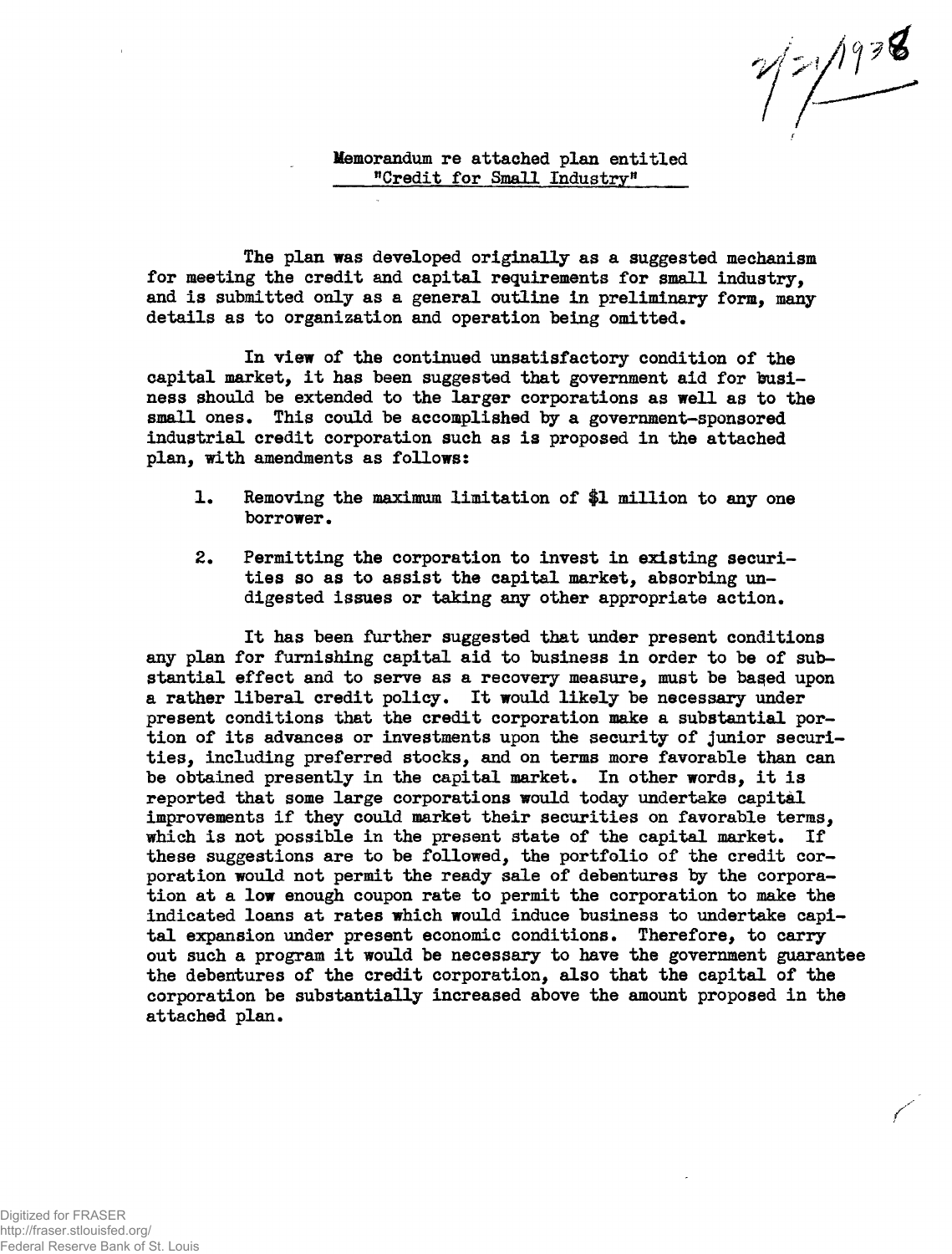#### **Credit for Small Industry**

### **I . The Problem.**

**Small industry<sup>1</sup> s need of enlarged credit facilitie s arises from two**  causes.

- **A. Depression: Creditors are aware of the deterioration of the risks in existing credits to small business and are pressing for payment or reduction. This tends to further restrict the operations of small business and if continued will bring about a great deal of insolvency and bankruptcy. Thus there i s a need of short or medium term credits, partly for refunding and partly for maintaining or increasing present output.**
- B. Capital Expansion: While at the moment there is probably a **limited demand by small industry for capital expansion, there i s unquestionably some demand and with any general resumption**  in business the demand will be acute. Therefore, a mechanism **should be in operation at an early date to anticipate this need.**

# II. Present facilities for capital inadequate:

**As against the period of the <sup>f</sup>20<sup>f</sup> s the following developments have impeded the flow of capital to industry generally and particularly to**  small industry. This is not in criticism of the legislation and regula**tions referred to in their general purposes but simply to show factually the effect of them on the flow of capital to industry.** 

**A. Underwriting by banks of deposit: This has been prohibited by law. While the underwriting of security issues by investment bankers i s stil l permissible, a great deal of investment banking**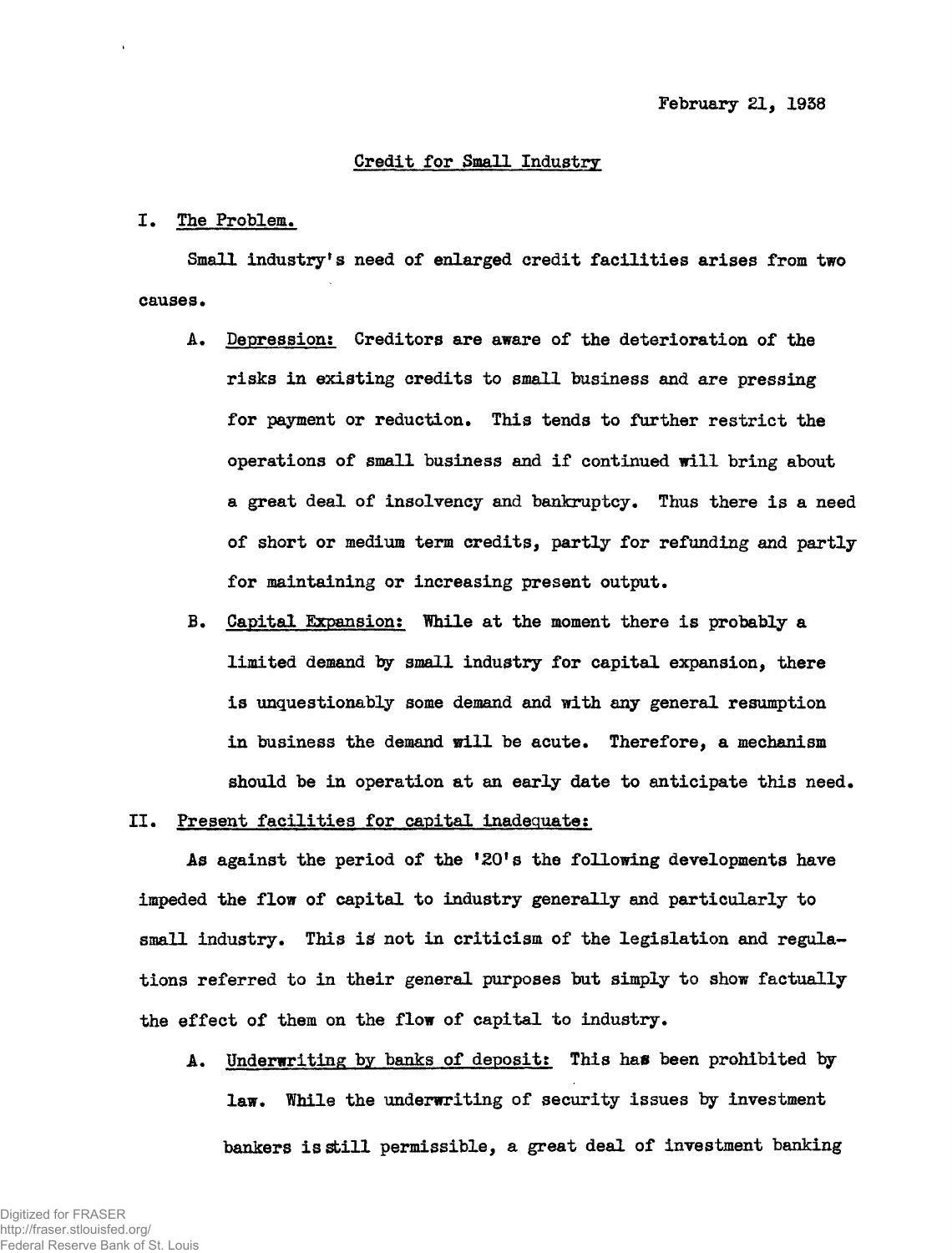capital was wiped out by the depression and it is generally **admitted that there i s a shortage of capital in that fiel d at present. Underwriting by banks was always an important ad**junct of the capital market and while it is impossible to esti**mate just what difference it s absence i s making i n the present situation, i t i s reasonable to suppose that i t i s an important factor.** 

**B. The Securities Act of 1955s This Act and the regulations issued pursuant thereto have discouraged the issue of stocks and bonds generally and have prevented almost entirely the flotation of**  securities by small industry. This is not due to the registration fee which is very nominal, but to the fact that the registra**tion process i s necessarily complicated and technical so that**  relatively heavy expense is incurred for lawyers, engineers, **underwriters<sup>1</sup> expense, etc., which i s proportionately heavier for smaller issues. From a statistical survey by the SEC of the estimated costs involved in the issuance of new securities (bonds, notes and debentures) from January 1, 1936, to June 50, 1937, the following percentages of cost as against gross cash realization of the securities illustrate the heavier burden on the smaller issues, particularly under one million dollars.** 

|                      |       |                 |                   |     |       |       | Under \$250-\$500-\$750-\$1,000-\$5,000-\$10,000-\$25,000 |         |
|----------------------|-------|-----------------|-------------------|-----|-------|-------|-----------------------------------------------------------|---------|
| (In thousands)       | \$250 | 499             | 749               | 999 | 4,999 | 9,999 | 24,999                                                    | or more |
| Number of issues  11 |       | 8.              | 6                 | 6   | -50   | 11    | 37                                                        | 35      |
| Commission and dis-  |       |                 |                   |     |       |       |                                                           |         |
| $count$ 6.4          |       |                 | $6.2$ $5.2$ $4.2$ |     | 3.4   | 2.3   | 2.2                                                       | 2.1     |
| Other expenses  2.2  |       | 2.0             | 2.5               | 2.0 | 1.4   | 1.1   | 0.9                                                       | 0.6     |
| $Total$ 8.6          |       | $8.2 \quad 7.7$ |                   | 6.2 | 4.8   | 3.4   | 3.1                                                       | 2.7     |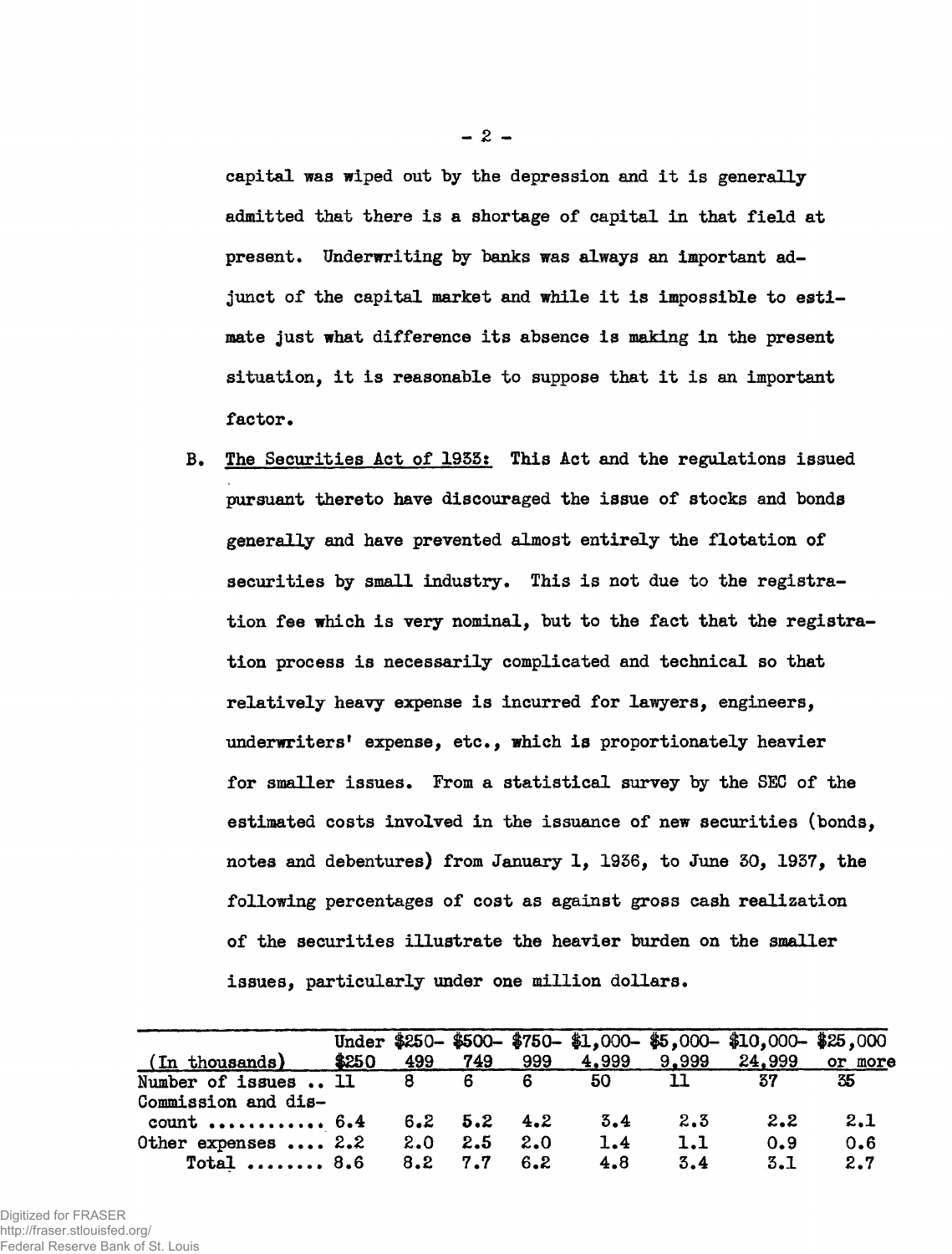The exemptions from registration as to "private offerings" **would afford some relief i f liberalized. However, any change in the registration requirements would be of no effect unless**  accompanied by appropriate changes in the Comptroller's Regula**tion on Investment Securities next referred to.** 

**C.** The Comptroller's Regulation on Investment Securities: Even if **there were no registration requirement whatever, the Comptrol**ler's Regulation would effectively prevent small industry from **obtaining capital from member banks through the issue of securities . The statute leaves wide discretion to the Comptroller to regulate the type of "investment securities® that may be purchased by member banks. The Regulation very properly endeavors**  to define **"investment securities"** so that unsound or speculative **issues are not eligible. The definition, however, lays stress not only upon the inherent quality of the obligations but requires that they be "marketable\*<sup>1</sup> . Marketability i s obviously closely related to the extent of distribution and the Regulation proceeds on that ground by requiring that the issue be of a sufficiently large total to make marketability possible and in addition that such marketability be protected or insured by a public distribution unless i t i s an exempted security. In effect, this means that small issues, hence local issues, cannot quality**  under the Comptroller's Regulation. Small business, therefore, **i s now effectively blocked from the capital market.**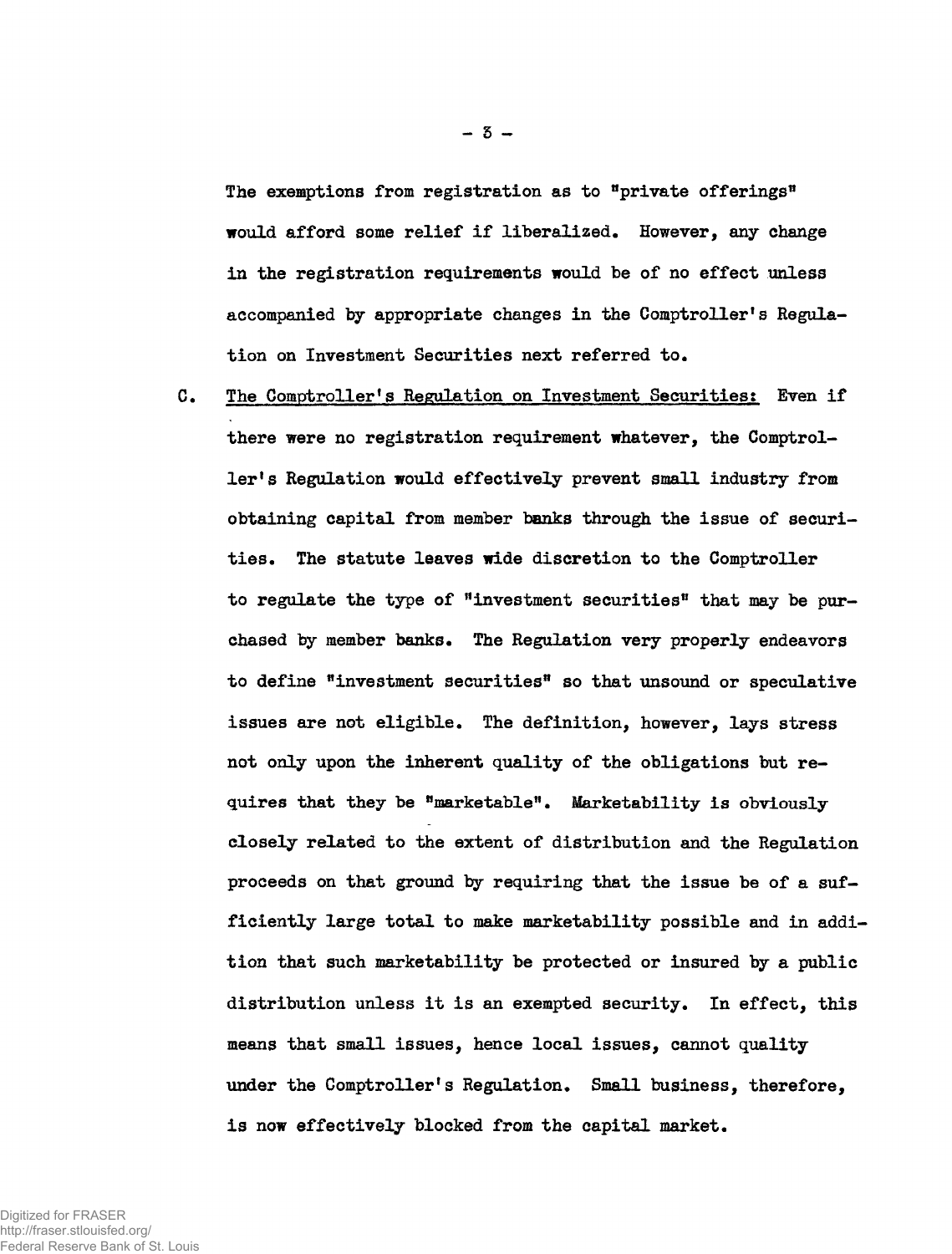But, one may ask, should banks be permitted to invest in **small issues? Should they have securities of limited market**ability? This comes down to the question of "liquidity" in **banks and involves the whole question of Federal Reserve credit policy and bank examination policy, discussed below.**  Suffice it to say at this point that small business is today **effectively barred from obtaining needed capital from security issues, which furnish a substantial part of the capital requirements of large industries.** 

**D. Capital loans and bank examination policy? In the light of the obstacles to the issue of securities by small industry and their purchase by banks, outlined above, the natural question is , why do not the banks make direct capital loans to small industry, thus avoiding, for the bank, the Comptroller's Regulation and, for the borrower, the heavy expense and long delay involved in registration and underwriting? The average banker would reply, "I don<sup>f</sup> t like capital loans in the firs t place, and in the second place, i f I made any, the bank examiner would criticize them**  severely." This is perfectly true. By tradition bankers are fearful of capital loans and if there were any disposition on **the part of banks to make such loans the bank examiners would soon discourage it . At the same time i t i s considered highly proper for a bank to invest in rated bonds which are simply another form of capital loan. But here the banker feels that**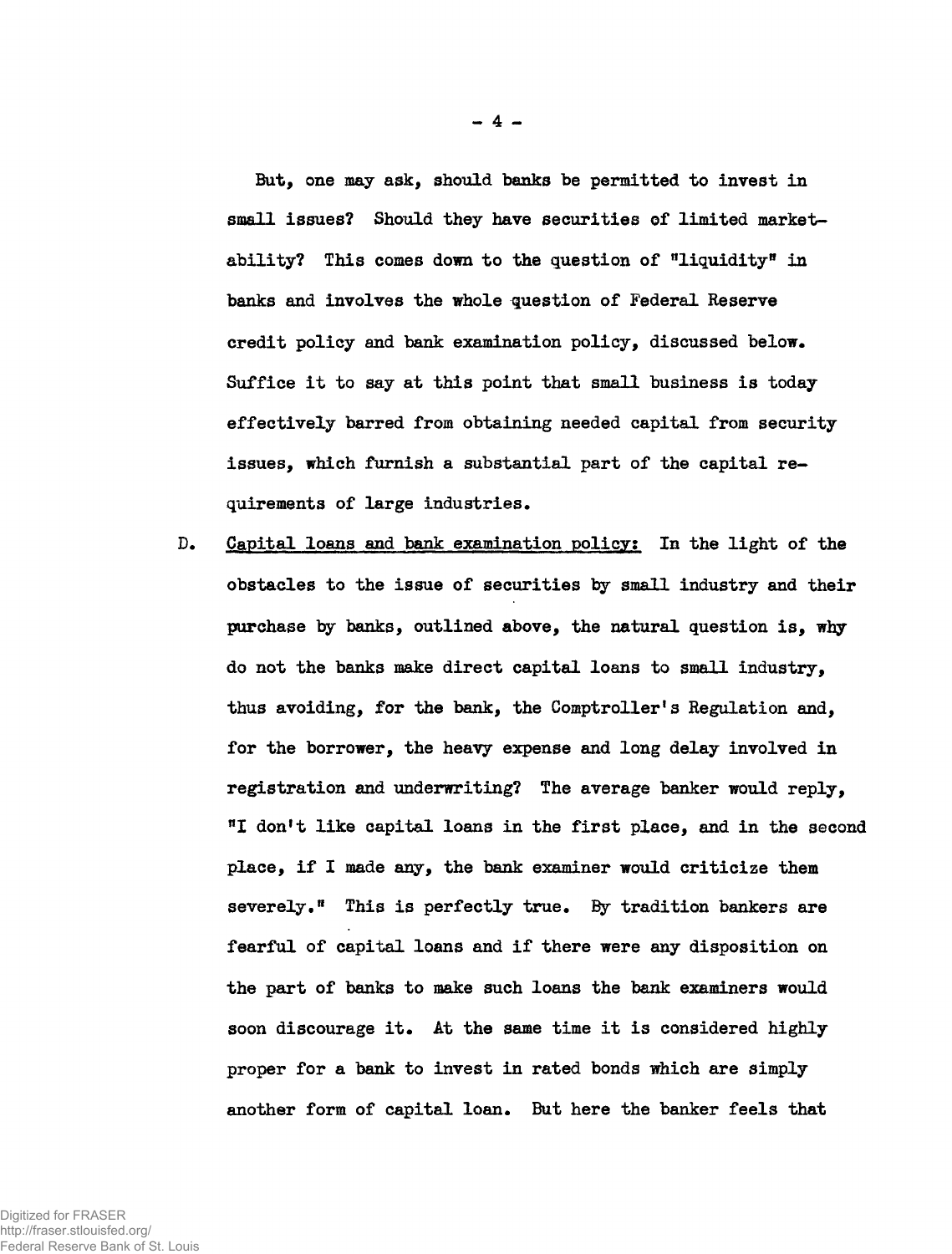**he i s following sound practice because the bond i s "marketable<sup>11</sup> . Experience has shown, however, that marketability i s an illusory quality and invariably disappears at a time when**  the bank most needs to dispose of its securities. The Fed**eral Reserve System, under the authority of the Banking Act of 1955, has recognized the inconsistency of looking at the form rather than the substance of a bank loan and has conse**quently made all sound assets of member banks eligible for advances at the Federal reserve banks. Hence, if any member bank **or group of banks should make a sound capital loan to a local industry, this loan would be available for credit at the reserve bank in case of need. Nevertheless such a loan would unquestionably be severely criticized by bank examiners of whatever authority, Federal or State. Examiners, like most bankers,**  have the liquidity complex and classify loans as "slow" if the **maturity i s beyond a few months. There should be no "slow" classification. A loan i s either good or i t i s a loss, in varying degree; and maturity should not enter into the classifi cation. A step in this direction was made by the Examiners Conference of 1954 called by the Treasury, but the "slow" classi**  fication still exists and should be eliminated by all the Fed**eral supervisory agencies. Undoubtedly the State supervisory authorities could be brought into agreement. Mr. Crowley, Chairman of the FDIC, has already expressed the concurrence of his organization in this suggestion. Such a move would be in line**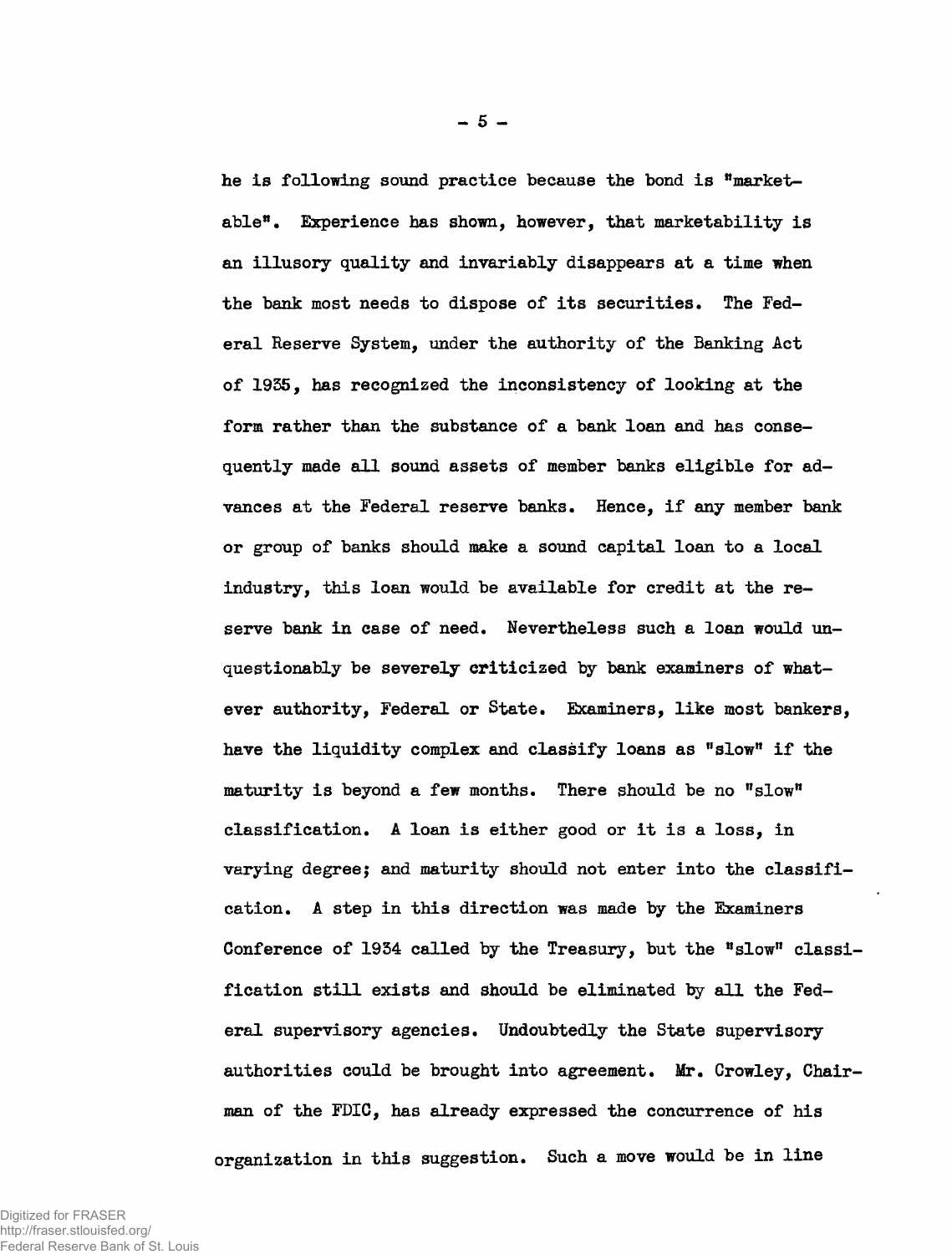**with the present policy of the Reserve System in recognizing**  sound credits regardless of form and maturity. But the atti**tude of examiners should be changed even farther so as to encourage banks to make sound capital loans to local industries. Summary of the Problem:** 

Small industry today has need of credit facilities to pro**vide:** 

- **1. A certain amount of short or medium-term credit for current operations and to arrest the present defla**tionary contraction of credit. This is urgent.
- 2. Capital funds for expansion and refunding. This will **become urgent with any recovery of business activity.**

**Meeting both these needs would contribute in an important**  manner toward recovery, first by arresting the current defla**tion and secondly by encouraging capital expansion.** 

**The suggested program which follows does not deal with the question of underwriting by banks but would remove other barriers, as well as set up an entirely new mechanism.** 

- **III . The Program.** 
	- **A. The objective. To provide (l ) short or medium-term credit for which the depression has created an urgent need, and (2) capit a l funds to commercial and industrial businesses of smaller size, such funds to be used for expansion, refunding, modernization or otherwise.**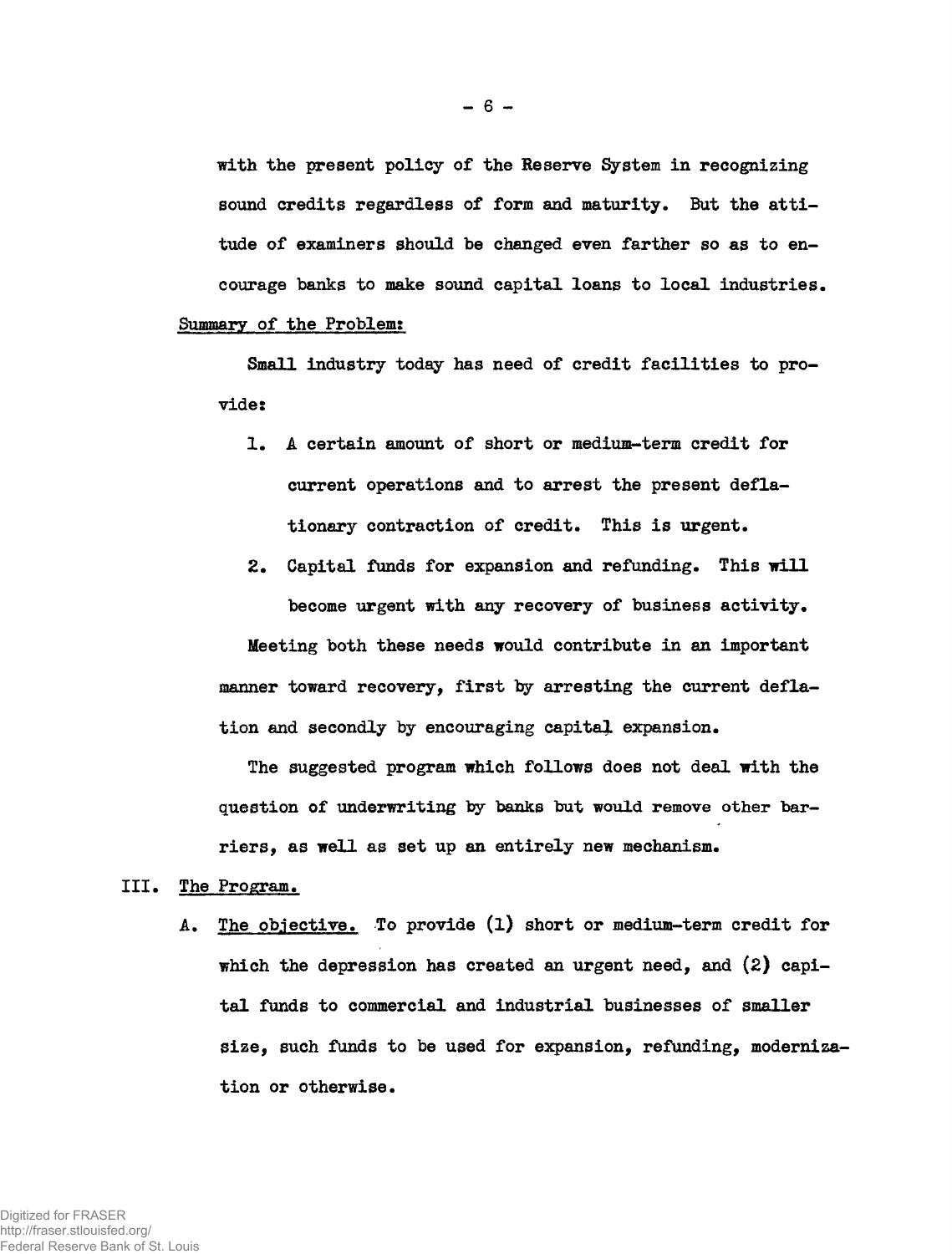## **B. Four complementary methods proposed?**

**(1) Liberalization of SEC regulations or amendment to the**  Securities Act of 1933 if necessary, in order to encourage the issue of local securities. (See Appendix "A")

**(2) Liberalization of rules regarding purchase of investment securities by member banks through amendment to the regu**lations of the Comptroller of the Currency. (See Appendix "B")

**(5) Changing examining policy so as to eliminate the** *<sup>n</sup>slow<sup>v</sup>* **classification and encourage sound capital loans to loca l in dustry, already discussed heretofore.** 

**(4) Establishment of a permanent industrial loan facilit y**  by the Government. The "industrial loan" operations of the Fed**eral reserve banks and the RFC under present authorizations and policies do not meet the problem either i n it s current or it s permanent aspects. (See Appendix "C<sup>11</sup>) There are several ways i n which the mechanism for furnishing the credit requirements of small business might be provided. The RFC could be empowered by necessary legislative amendments. Since, however, the mechan**ism should be permanent, there is an apparent inconsistency in **having such operations performed by an emergency organization. Similarly, legislation could be framed to authorize the Federal**  reserve banks to carry on the suggested activities but it is **felt that the reserve banks, being banks of issue, should not take**  into their portfolios long-term capital loans and preferred stocks. **I t would appear, therefore, that the suggested activity could best** 

Digitized for FRASER http://fraser.stlouisfed.org/ Federal Reserve Bank of St. Louis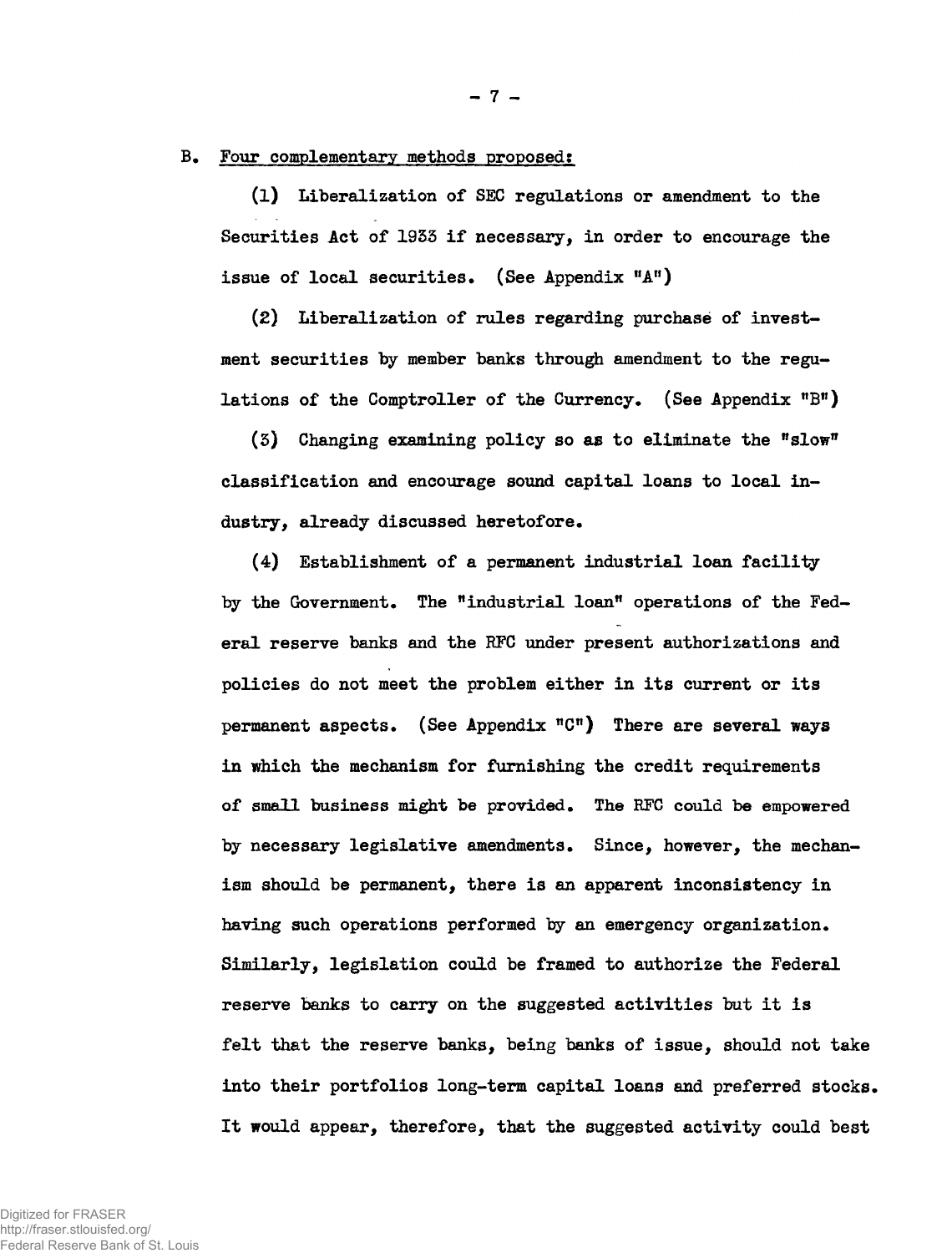**be carried on by a newly formed corporation which would**  specialize in the field and have no other activity. It is **desirable, however, that in the interest of a prompt beginning of the operations as well as in the interest of economy, such a corporation be housed and staffed by some existing government agency. The Federal Reserve System has an almost ideal territorial distribution of facilitie s in the twelve banks with**  their twenty-five branches all located so as to best serve the **various trade areas of the country. At the present time the**  Reserve System is extending very little credit to its member **banks. At the same time each reserve bank must be prepared to extend such credit and hence must maintain a well equipped dis**count and credit department so that there is presently an overstaffed condition in such departments. It is suggested, there**fore, that in the interest of speed and economy, the proposed corporation be owned and operated by the Federal Reserve System, the twelve banks with their.branches furnishing the necessary field agencies and the Board of Governors with it s staff furnishing the necessary head office direction and personnel. Therefore, with the addition of a few experts in the investment banking field, the System, as agent of the corporation, could very promptly begin lending to industry and insuring industrial loans made by insured banks.** 

**The more detailed discussion hereafter, in which the Federal**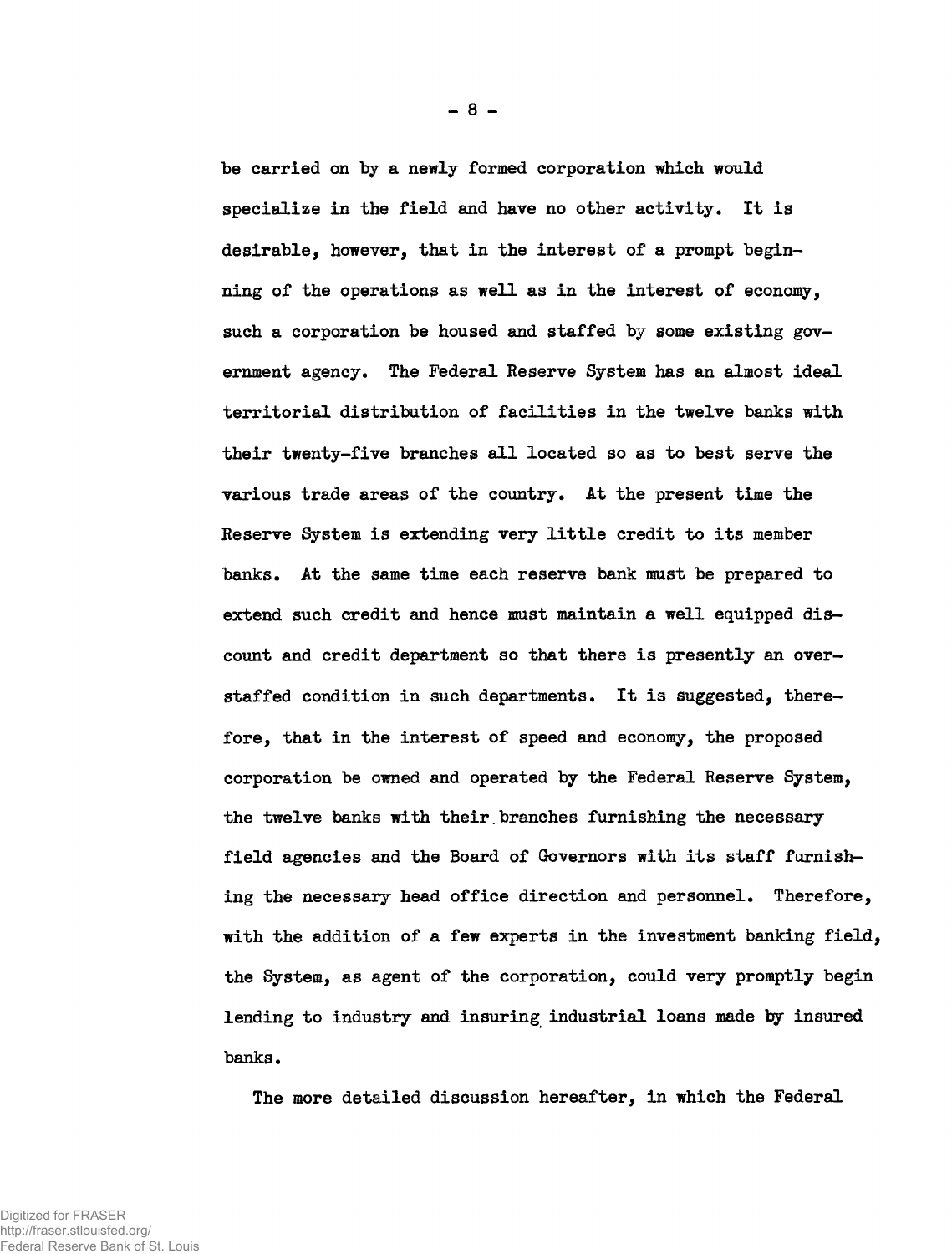Reserve System is connected up with the proposed corpora**tion, i s suggestive only, and i f i t i s decided that the corporation should be owned and operated by some other agency of government, the purposes of the corporation could be carried out just as fully although not with the same promptness as to initia l operations nor with the same economy.** 

## **IV. Industrial Loan Corporation.**

A. Method of operations. It is proposed to create by law a cor**poration to supply capital funds to small businesses, and to insure loans made by insured banks (FDIC System) to small**  businesses, the insurance mechanism to be similar to Title I **of the Federal Housing Act. This corporation would have a board of three directors. The Board of Governors from time to time would designate three of it s own members as directors of the corporation and would also designate three alternate directors from among the remaining members of the Board of**  Governors or members of its staff. The corporation would **utilize , as officers and employees, such officers and employees of the Board of Governors as might be necessary. The corpora**tion would be authorized to utilize the Federal reserve banks **as it s agents, or, i f i t deemed i t desirable, to designate**  other agents or set up its own agents. No director of the **corporation and no officer or employee of the Board of Governors or a Federal reserve bank would receive any additional**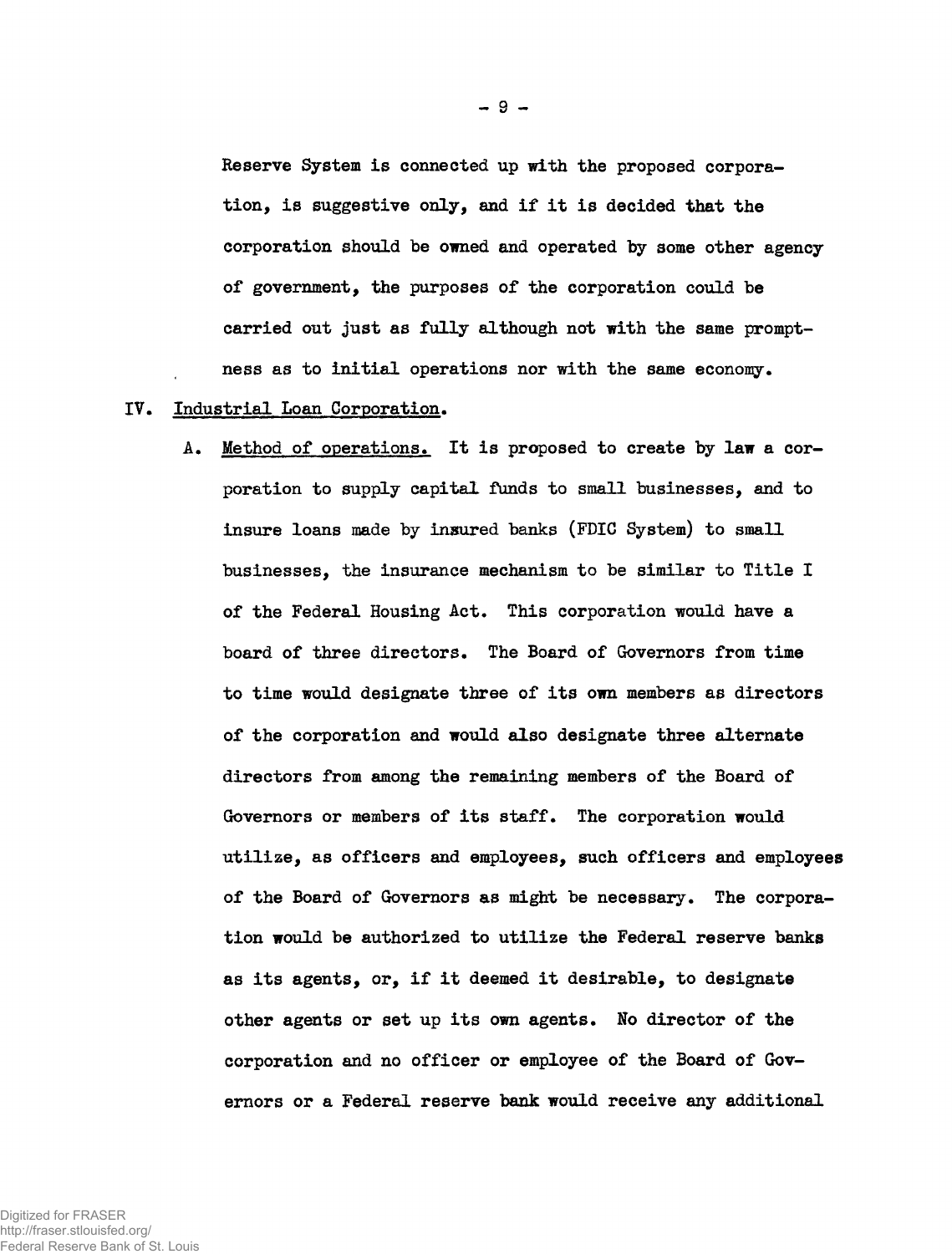**compensation for his services for the corporation. The Federal reserve banks as agents would receive applications for industrial loans and mice loans in the name of the corporation. They would also handle the insurance of loans made by insured banks of their district. The corporation would reimburse the Reserve Board and banks or other agencies for their expenses on such basis as might be determined by the Board of Governors.** 

**B. Capitalization and Debentures. I t i s proposed that the Treasury pay over to the Federal reserve banks \$100,000,000 (being a part**  of the unpaid remainder authorized under section 13b of the Federal Reserve Act). The Federal reserve banks would utilize the **#100,000,000 to subscribe for stock in the industrial loan corporation. The Federal reserve banks would pay to the Treasury the amounts due the Treasury on account of sums received from**  it under section 13b, within a period not exceeding \_\_\_\_\_ years, **and after the new corporation begins business the Federal reserve banks would make no new loans or commitments under 13b. Stock i n the corporation would have no voting rights.** 

**The corporation would have authority to issue debentures up**  to five times its capital and surplus; but it would be required to pay all earnings into a reserve fund for losses until this **fund equaled five per cent of outstanding loans. Thereafter**  (so long as the reserve did not fall below this ratio) earnings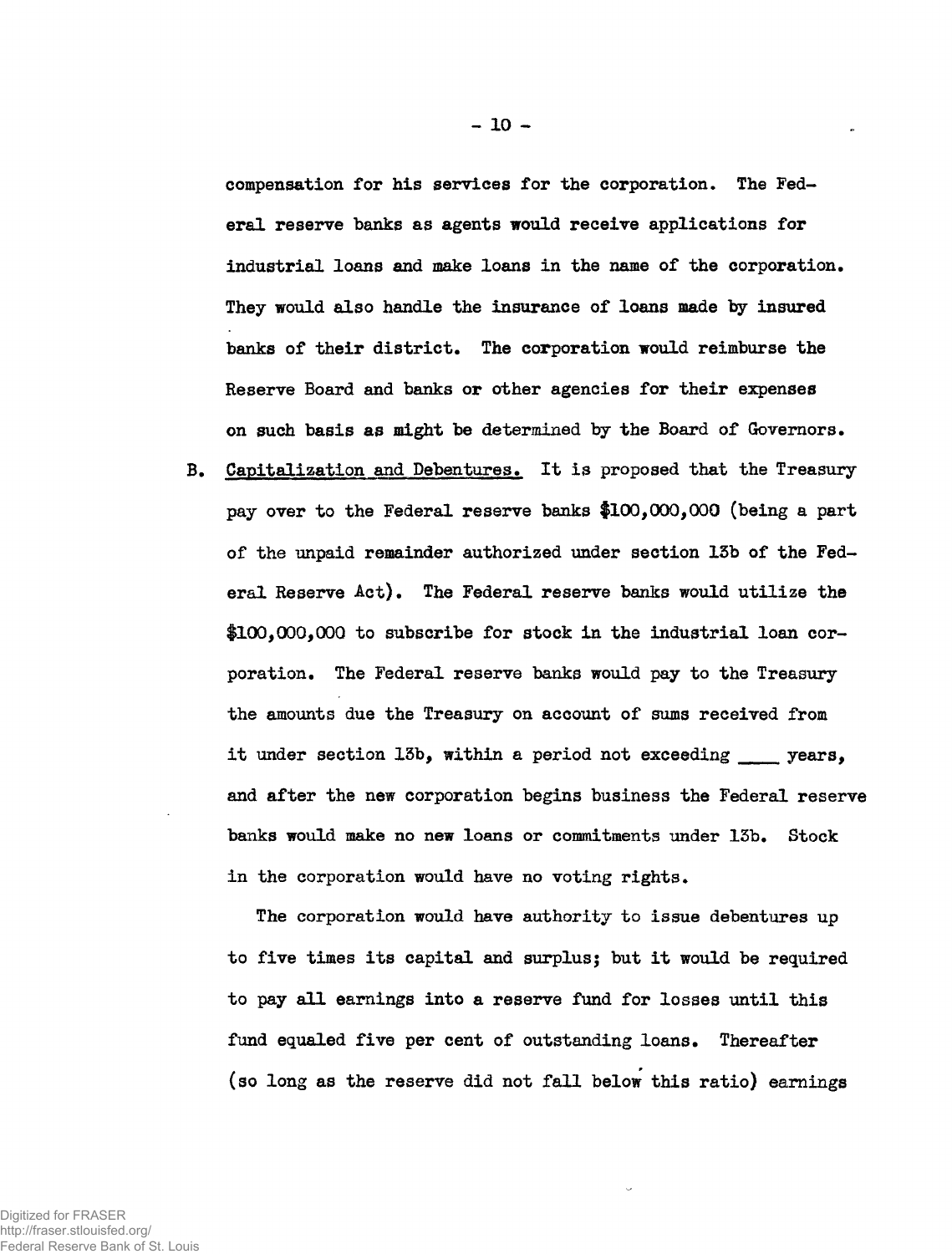**might be paid to surplus• The debentures would not be guaranteed by the United States.** 

**I t i s further proposed that Congress appropriate #50,000,000 as an insurance fund to be administered by the corporation as set forth below.** 

- **C. Mature of loans to be made by corporation. The corporation would be authorized through the acquisition of notes, debentures, bonds or other similar obligations or of preferred stock to supply funds in amounts not exceeding #1,000,000 to any one enterprize. The obligations enquired would mature in not more than ten years, and at least fo£ty per cent thereof must be paid off through partial payments before maturity. This would not prevent the renewal or extension of obligations at maturity.**
- **D.** Insured loans. The \$50,000,000 insurance fund would be available to the corporation if and when needed to meet losses on **insured loans made by any insured bank up to 20 per cent of the aggregate of al l loans and advances made by such bank to any commercial and industrial business. The maximum amount of any such loans to one borrower would be #50,000, but a loan exceed**ing  $\frac{1}{2}$  would be submitted to the corporation or its agent **for approval before being made. Ho such loan could be made for the purpose of paying in whole or in part any existing indebtedness of the loaning bank. Any insured loan would have a maximum**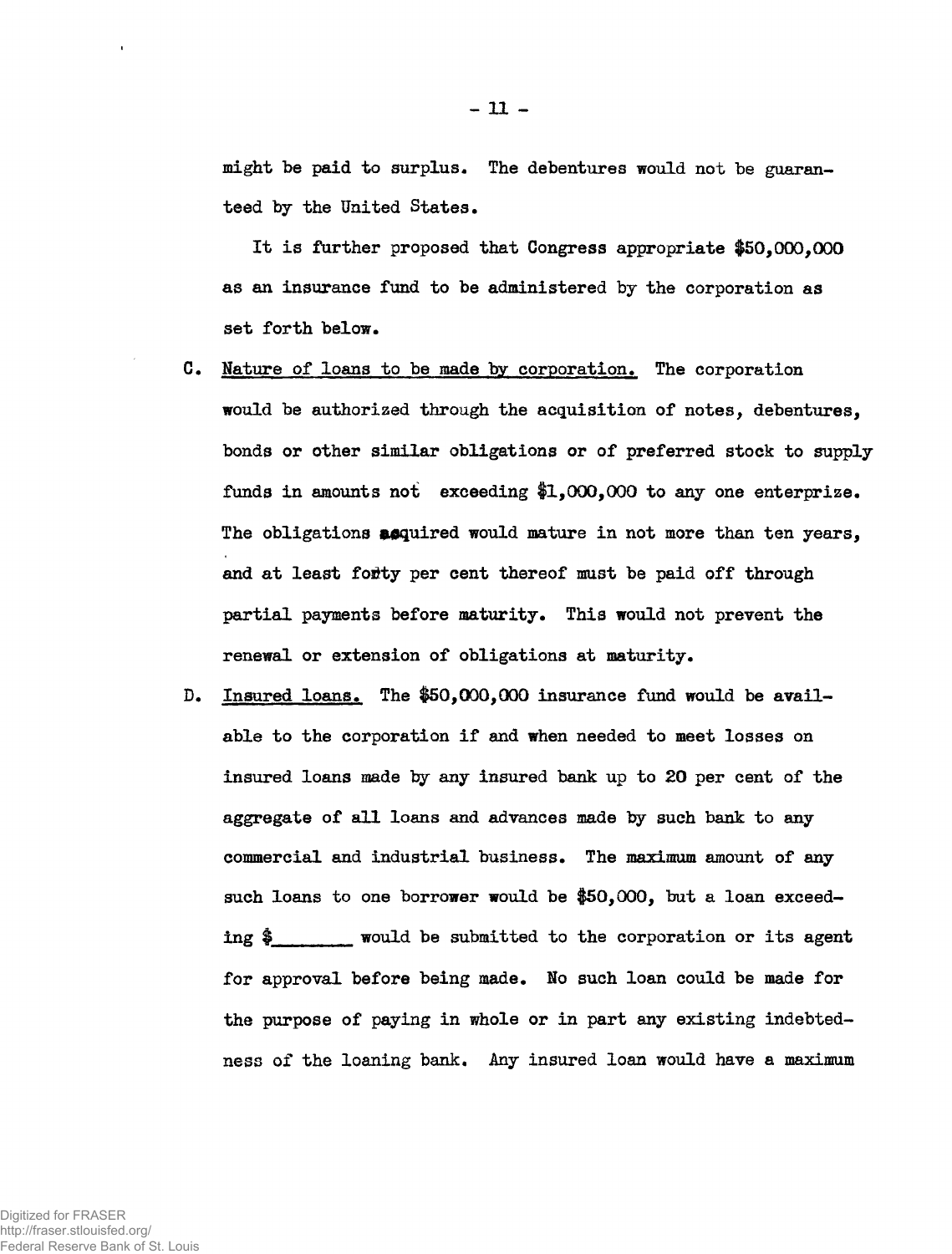**maturity of ten years and provide for equal regular instal ment payments under which the entire loan would be retired not**  later than the date of maturity. The total liability for in**surance which the corporation might have outstanding at any time, plus amounts paid in settlement of insurance claims, could not exceed the amount of the insurance fund. This would provide insurance for a maximum of \$250,000,000 of loans.** 

E. Regulations and reports. All the operations of the corporation, **including insurance of loans, would be subject to a broad author**ity in the corporation to make rules, regulations and require**ments, with a right in the Board of Governors to review and revise such rules, regulations and requirements from time to time. The**  Board of Governors would transmit to Congress with each of its **Annual Reports an Annual Report of the corporation regarding the operations of the latter .**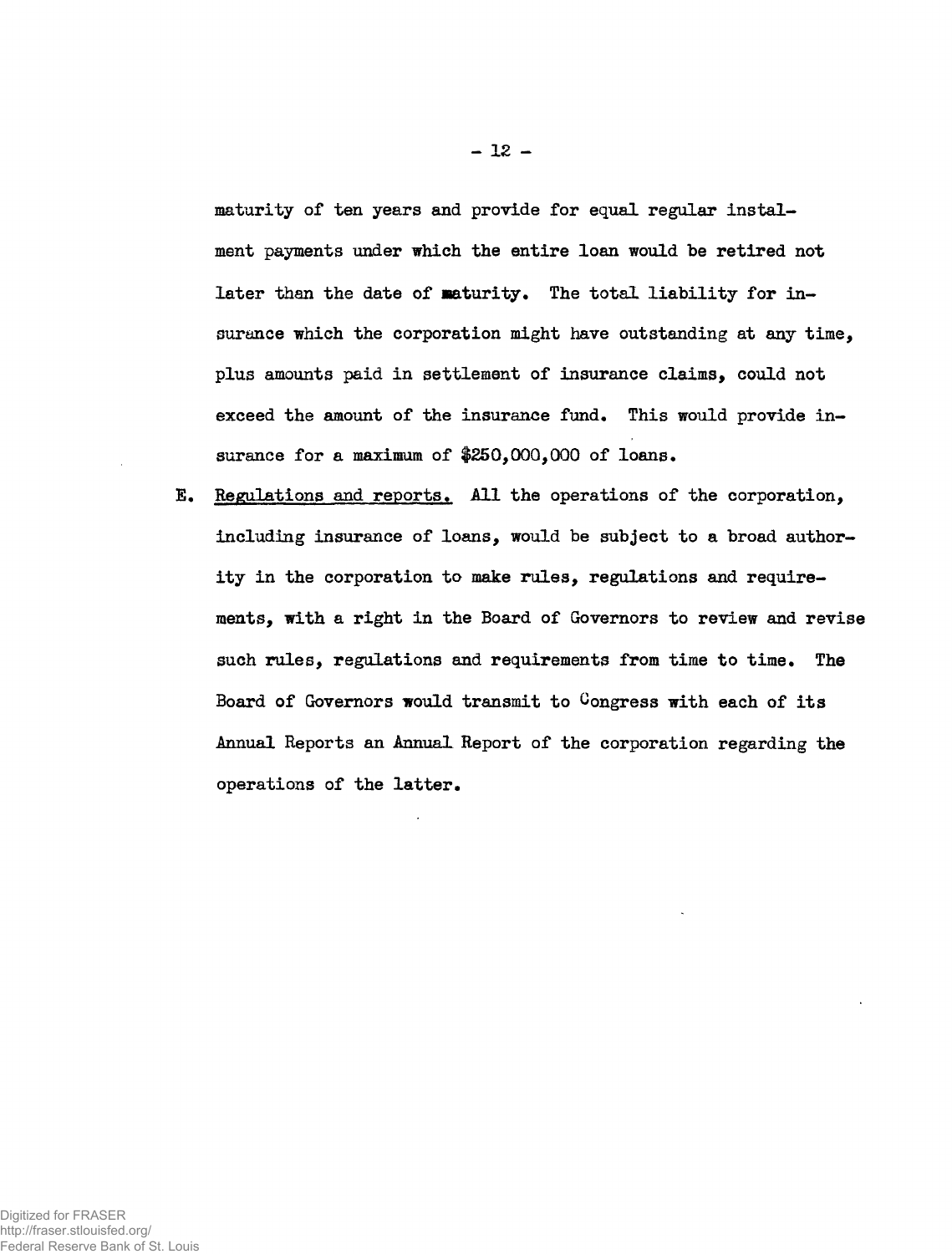**February 19, 1938.** 

## **APPENDIX A**

**Registration of Private Issues under Securities Act of 1955** 

**Law. - Section 5(a) of Title I of the Securities Act of** 

**1935 reads as follows:** 

**"Unless a registration statement is in effect as to a** security, it shall be unlawful for any person, directly or indirectly-

**n ( l ) to make use of any means or instruments of transportation or communication in interstate commerce or of the**  mails to sell or offer to buy such security through the use **or medium of any prospectus or otherwisej or** 

**"(£) to carry or cause to be carried through the mails or i n interstate commerce, by any means or instruments of transportation, any such security for the purpose of sale or for delivery after sale."** 

**Exemptions. - A number of classes of securities are** *exempt*  **from registration requirements under section 5 of Title I of the Act. Subsection (11) of such section exempts the following:** 

**"Any security which i s a part of an issue sold only to persons resident within a single State or Territory, where the**  issuer of such security is a person resident and doing busi**ness within or, i f a corporation, incorporated by and doing business within, such State or Territory."** 

**Among other classes of securities which are exempt are Government securities, commercial paper, securities of religious and charitable organizations, securities of building and loan associations and similar organizations, securities exchanged by the issuer with it s existing security holders exclusively where no commission**  or other remuneration is given, and others. The Commission is author**ized by section 5(b) to exempt by regulation securities of an issue**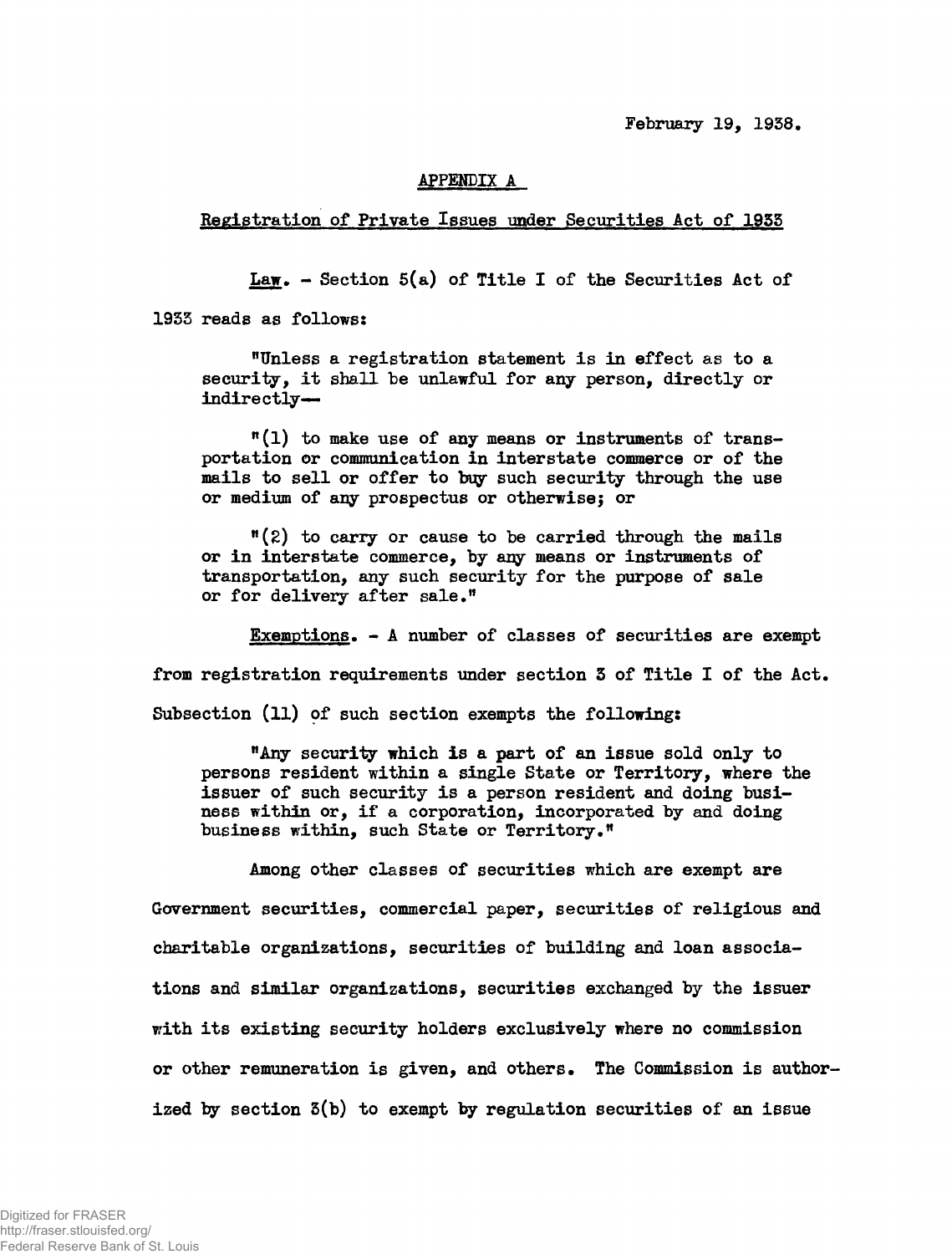which does not exceed \$100,000 and under this authority it has exempted **securities sold entirely for cash, the aggregate offering price of which does not exceed \$100,000, and other issues not exceeding \$100,000. With the possible exception of the exemption of securities sold entirely in the issuer<sup>1</sup> s State, the above exemptions are believed to be of littl e significance in connection with the present problem, but the exemption discussed below for transactions not involving a public offering i s believed to have important potentialities.** 

**Private Offerings. - Section 4(1) of Title I of the Securities Act provides that the prohibition upon the use of interstate commerce and the mails for the purchase or sale or transportation of unregistered securities i s not applicable to "transactions by an issuer not involving any public offering", and informally the Commission has taken the position that, generally speaking and subject to exception, securities which are offered to not more than twentyfive persons do not involve a public offering. However, this exemption applies only with respect to transactions by an issuer and**  not to transactions by a dealer or underwriter. It is understood, **however, that in some circumstances an underwriter may be utilized in connection with unregistered issues not involving any public of**fering without violating the law where he is employed merely to **attend to the details of the issue and he does not in fact perform the usual functions of an underwriter, i.e., purchase the securities with a view to public distribution.**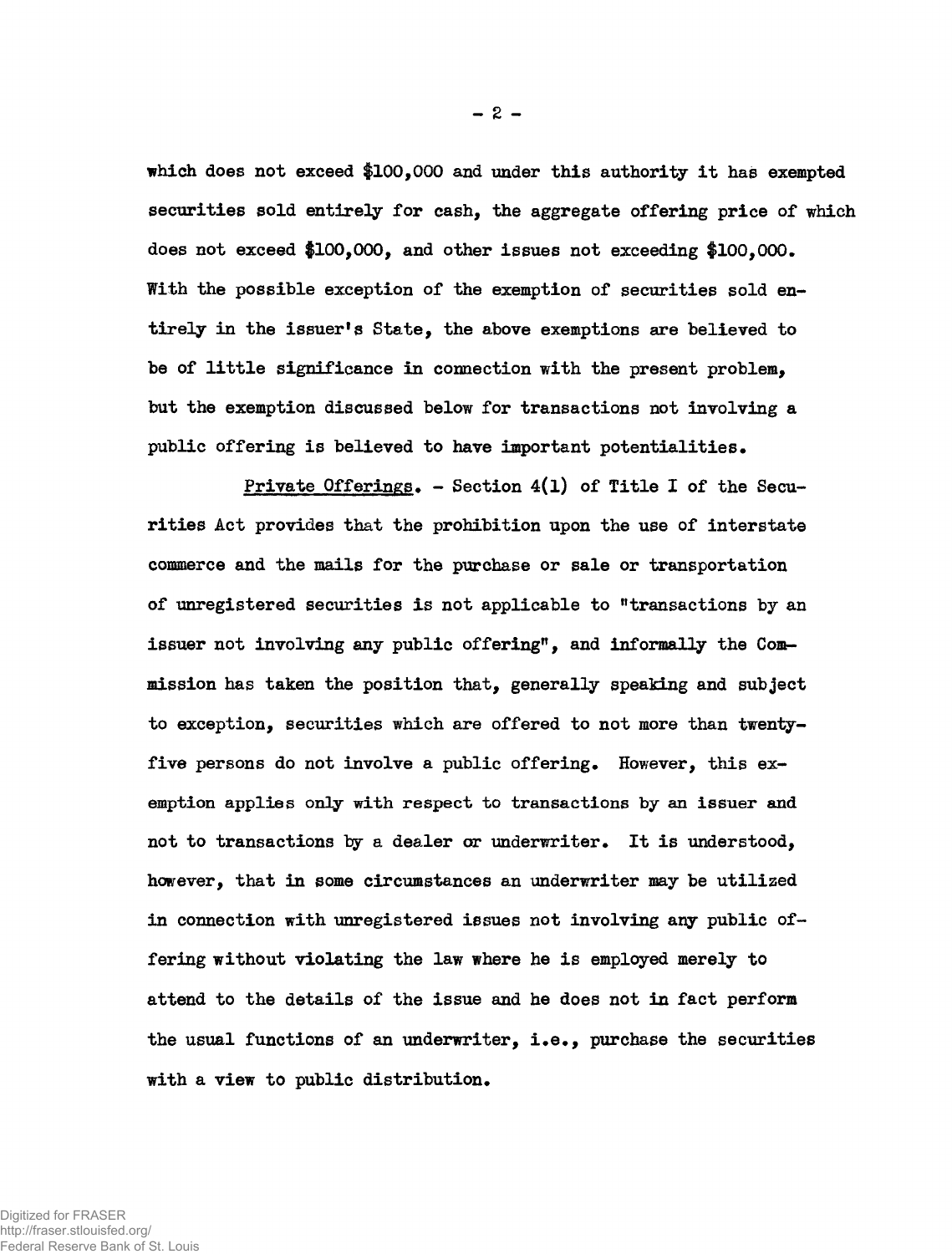Proposal. - It is believed that there is some uncertainty **or misunderstanding as to the extent to which an underwriter may be**  utilized in connection with unregistered issues not involving a pub**l i c offering without violating the statute and a more explicit ruling or statement by the Securities and Exchange Commission, which could be publicized, as to the circumstances under which an underwriter might be utilized would be very helpful in encouraging issues where**  no public offering is involved.

**I t would also be beneficial for the Commission to rule that an offering of securities exclusively to banks insured by the Federal Deposit Insurance Corporation of a limited number or in a**  restricted area would not be a public offering. The General Counsel **of the Commission has stated that <sup>n</sup>the basis on which the offerees are selected i s of the greatest importance. Thus, an offering to a given number of persons chosen from the general public on the ground that they are possible purchasers may be a public offering**  even though an offering to a larger number of persons who are all **the members of a particular class, membership in which may be determined by the application of some pre-existing standard, would be a non-public offering." The General Counsel has also stated**  that another factor to be considered is the business of the pur**chaser, as for example, "whether the purchase of such a block of**  securities for investment is consistent with its general operations." Since insured banks as a class have facilities and experience which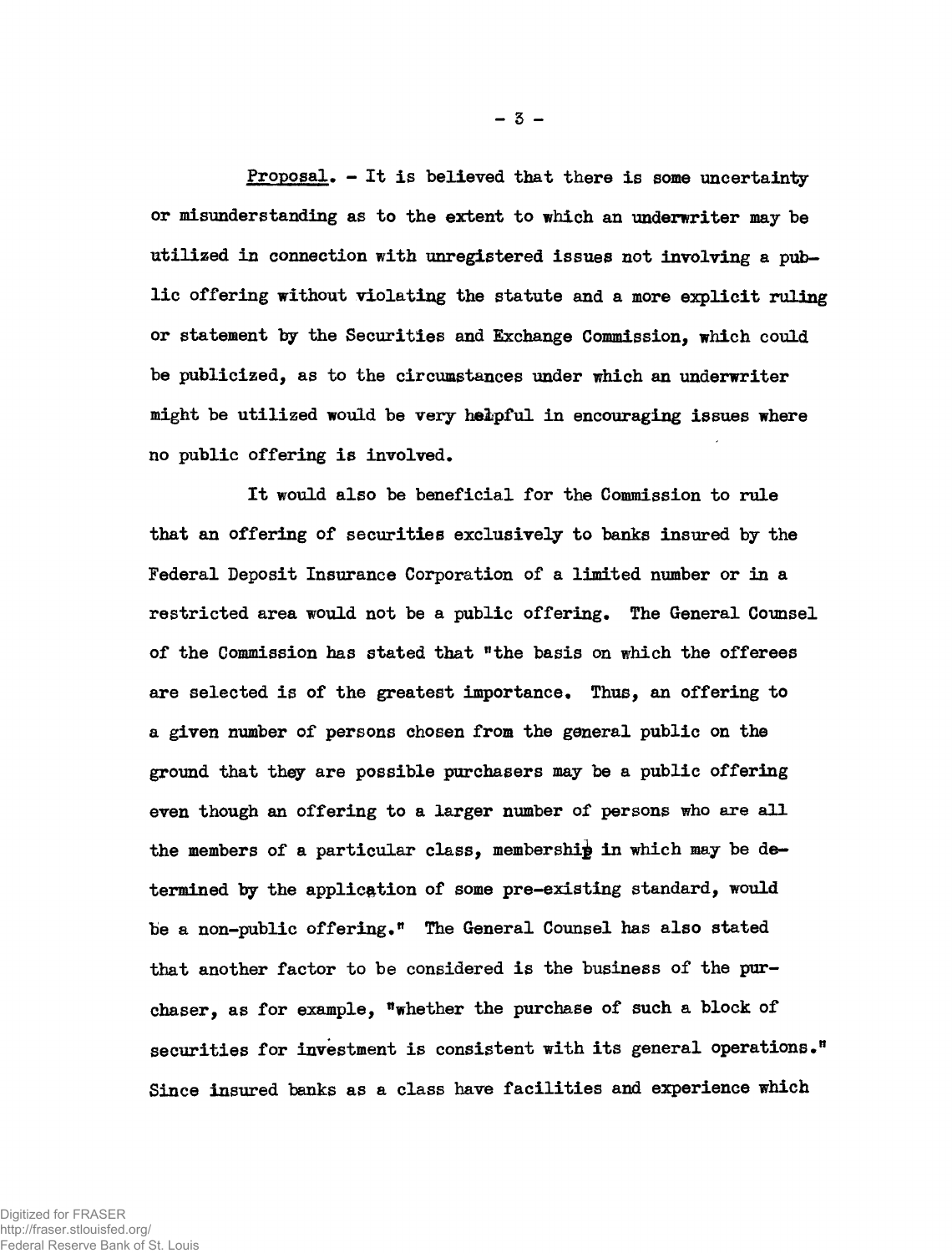**enable them to evaluate securities and to protect themselves against fraud better than members of the public and since, as a rule, they**  purchase securities for investment rather than for resale, it is be**lieved that a ruling such as that proposed above would be consistent with the position heretofore taken by the Commission.** 

Statutory Amendments. - Further liberalization of the regis**tration requirements with respect to local, private, or small issues**  could be effected only through amendments to the law, and **i** is be**lieved to be desirable that, as soon as practicable, amendments to the law be obtained as follows:** 

**(1) Exempting securities which are part of an issue sold**  only to persons resident within a State in which the issuer has its **principal business instead of requiring, as the existing law does, that a corporate issuer not only do business within the State but be**  incorporated therein.

**(2) Increasing from #100,000 to #250,000 or #500,000 the maximum amount of an issue of securities which may be exempted from the Act by regulation of the Commission.** 

**- 4 -**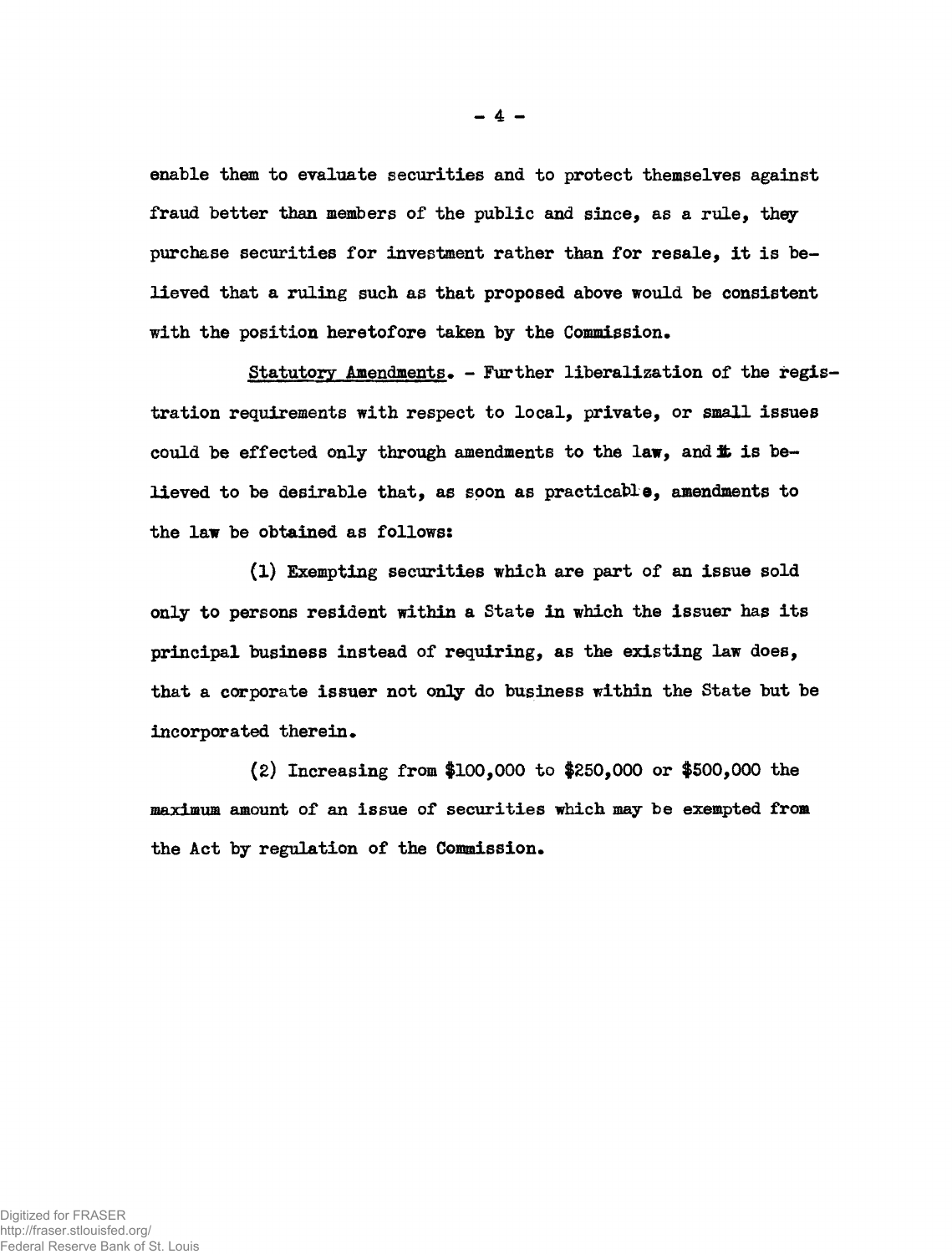### **APPENDIX B**

## **Purchase of Investment Securities by Member Banks**

**Law. - Under section 5136 of the Revised Statutes, a member bank "may purchase for it s own account investment securities under such limitations and restrictions as the Comptroller of the Currency may by regulation prescribe." The section further provides that "the term investment securities<sup>1</sup> shall mean marketable obligations evidencing indebtedness of any person, copartnership, association, or corporation in the form of bonds, notes and/or debentures commonly known as investment securities under such further definition of the term<sup>1</sup> investment securities<sup>1</sup> as may by regulation be prescribed by the Comptroller of the Currency."** 

**Existing Regulations. - The regulations of the Comptroller of the Currency on this subject include the following provisions:** 

**"Under ordinary circumstances the term 'marketable® means that the security in question has such a market as to render sales at intrinsic values readily available.** 

"In determining whether a given security is marketable, **i t must meet the following minimum requirements:** 

- **"(a) That the issue be of a sufficiently large total to make marketability possible;**
- **"(b) (1) That a public distribution of the securities must have been provided for or made in a manner to protect or insure the marketability of the issue, or, i n the alternative (2) other existing securities of the issuer have such a public distribution as to protect or insure the marketability of the issue under consideration,**  and such issue must be registered under the pro**visions of the 'Securities Act of 1933<sup>1</sup> as amended,**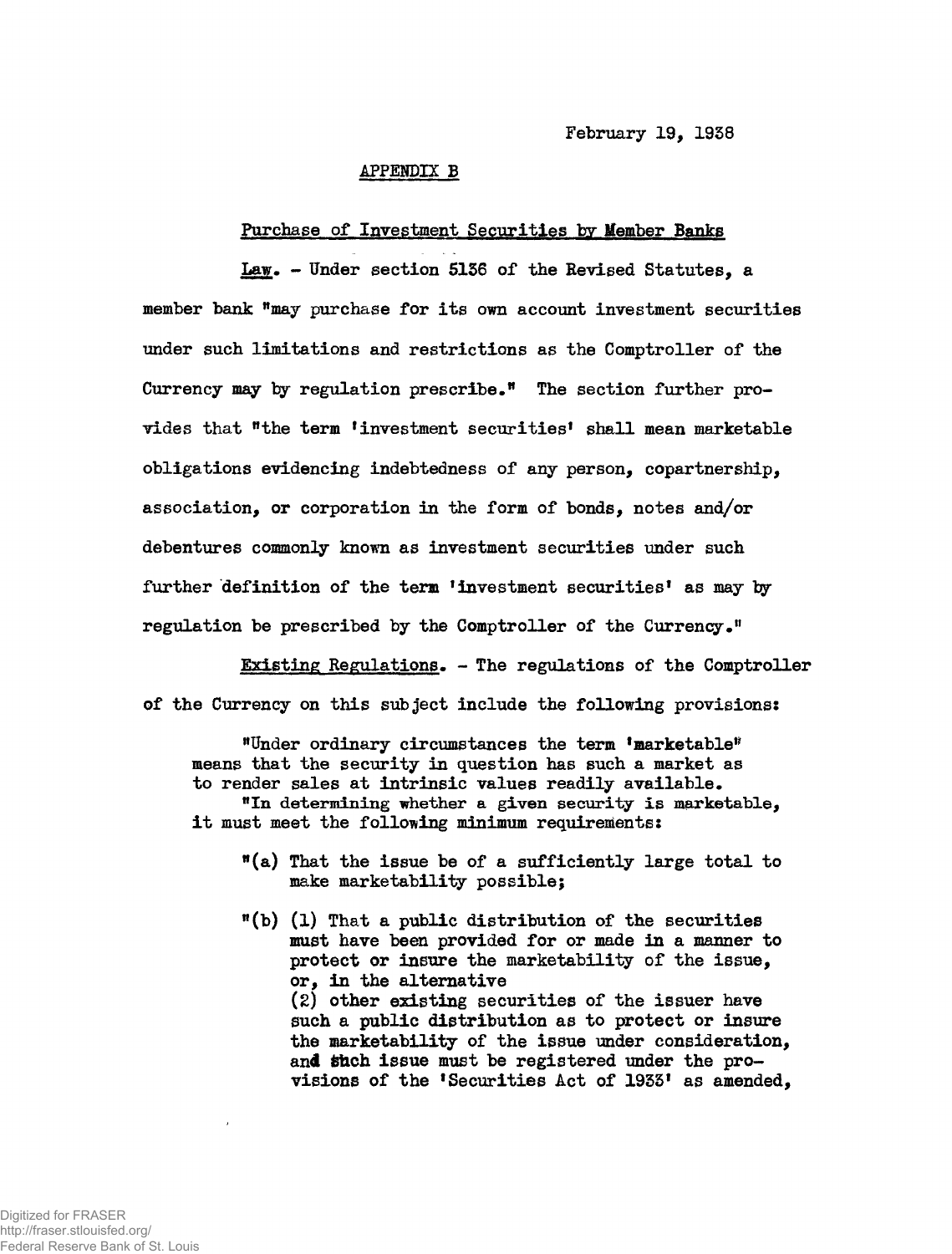**unless I t i s exempt from registration under Section 3 thereof.** 

**tt(c) That where the security i s issued under a trust agreement, the agreement must provide for a trustee independent of the obligor, and such trustee must be a bank or trust company."** 

**Since securities which have a public distribution must**  be registered under the Securities Act of 1933, it is obvious that **as a practical matter al l investment securities purchased by a member bank must be registered unless expressly exempt from registration.** 

**Many securities which are floated in small issues or which are issued only locally are both sound and marketable, but nevertheless can not comply with the requirements of the Comptroller's regulations either because the issues are not sufficiently large in amount or because the securities do not have a public distribution. I f a practicable means can be found by which member banks may pur**chase such securities, small businesses will be greatly aided in **their endeavors to borrow capital funds on a medium or long term basis•** 

**The regulations of the Comptroller also include the following provisions:** 

**<sup>n</sup>The purchase of 'investment securities<sup>1</sup> in which the investment characteristics are distinctly or predominantly speculative, or <sup>1</sup>investment securities<sup>1</sup> of a lower designated standard than those which are distinctly or predominantly speculative, i s prohibited. The purchase of securities which are in default, either as to principal or interest, i s also prohibited.®** 

 $- 2 -$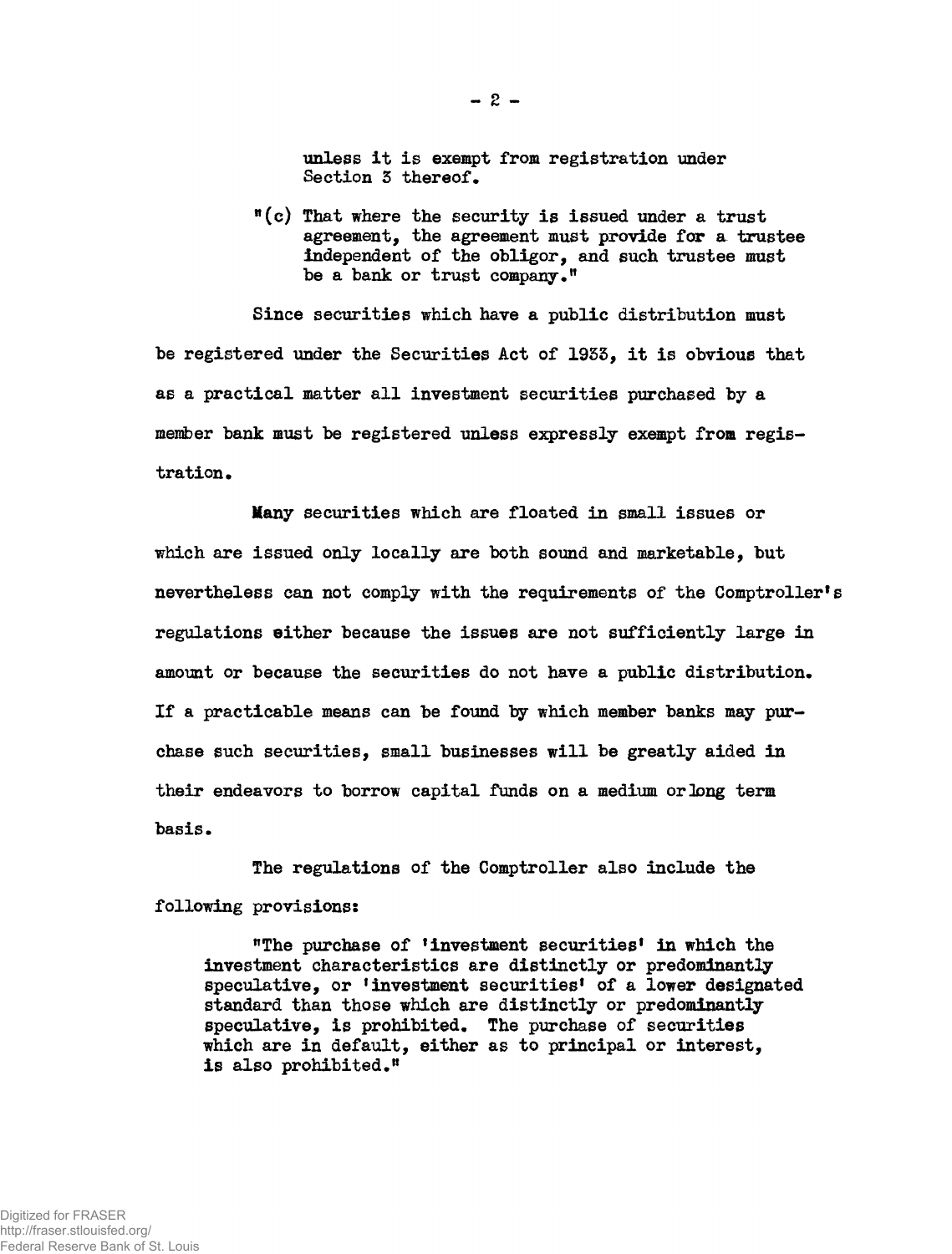**A footnote provides:** 

**<sup>w</sup>The terms employed herein may be found in recognized**  rating manuals, and where there is doubt as to the eligibility **of a security for purchase, such eligibilit y must be supported by not less than two rating manuals."** 

Proposal - Small or Local Issues. - It is proposed, there**fore, that the regulations of the Comptroller of the Currency regarding the purchase of investment securities by member banks be modified so as to substitute for the existing marketability provisions other less restrictive provisions with respect to issues of a email or local character\* Securities which are part of an issue of less than g** and which are part of an issue which is distributed **locally—that is , not beyond a radius of, say, 100 miles of the principal office of the issuer—could be exempted from the marketability provisions of the regulation. In lieu of such provisions i t would**  be required that the bank be able to show that there is or would be a reasonably ready market for the securities at intrinsic values if **they were offered for sale, but not necessarily that they might be Immediately disposed of at intrinsic values. The bank would be limited to 20 per cent of the amount of the issue or #50,000, whichever i s greater. The bank should be i n a position to demonstrate the marketability of any such securities that i t purchases by evidence of the financial condition of the issuer, the standing of the issuer in the community, evidence of demand for the securities when issued, the ease with which they were sold and other facts tending** 

Digitized for FRASER http://fraser.stlouisfed.org/ Federal Reserve Bank of St. Louis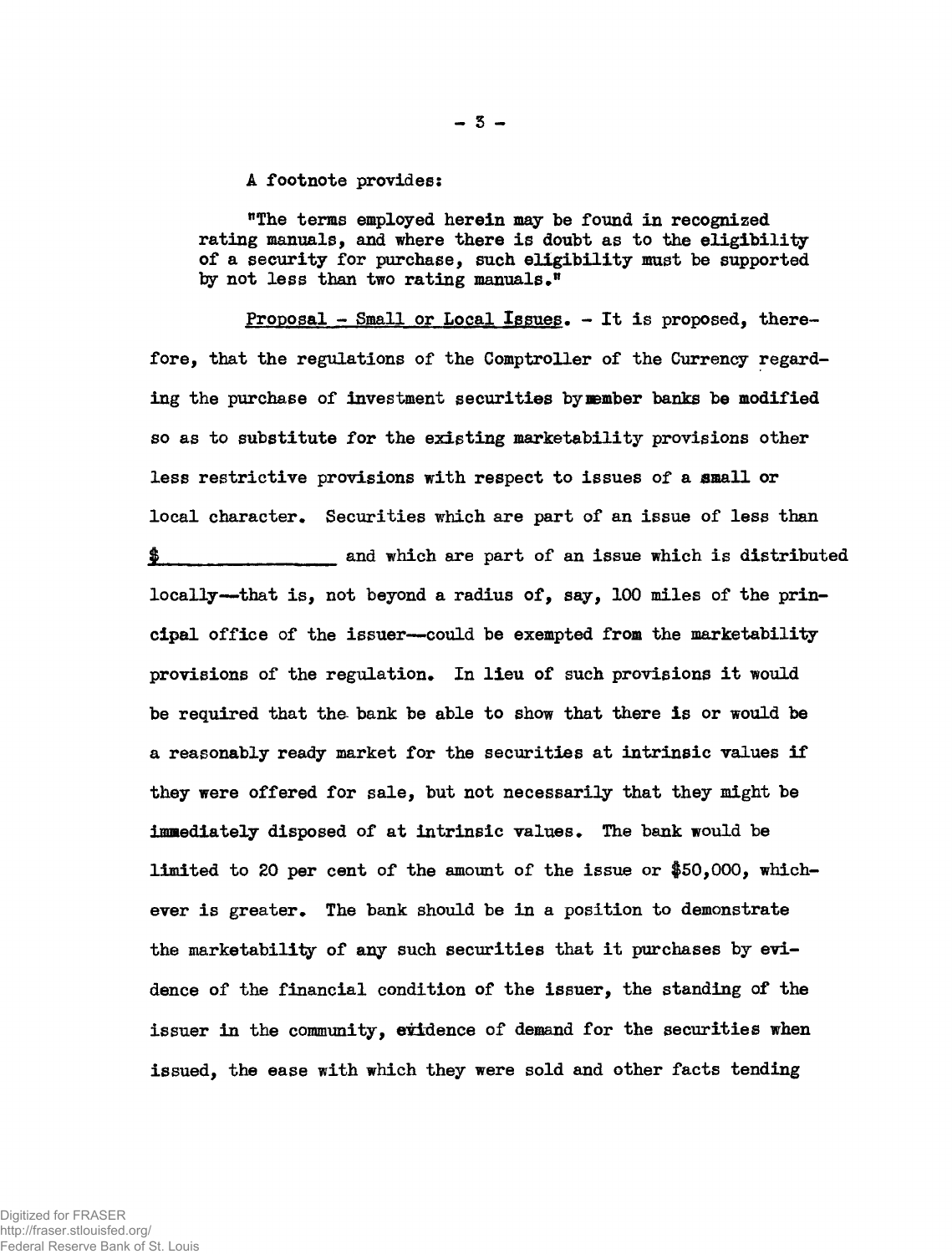to show probable ability to dispose of them if the bank wished **to do so.** 

**Rating Manuals. - The present regulations prohibit the**  purchase of investment securities in which the investment characteristics are distinctly or predominantly speculative and permit the **use of rating manuals to establish the eligibilit y of the securities**  for purchase. The use of rating manuals is obviously not appropriate for securities of a local character, and it is suggested that **the reference to rating manuals as a method of determining whether**  a security is an investment or a speculation be diminated altogether **from the regulation.**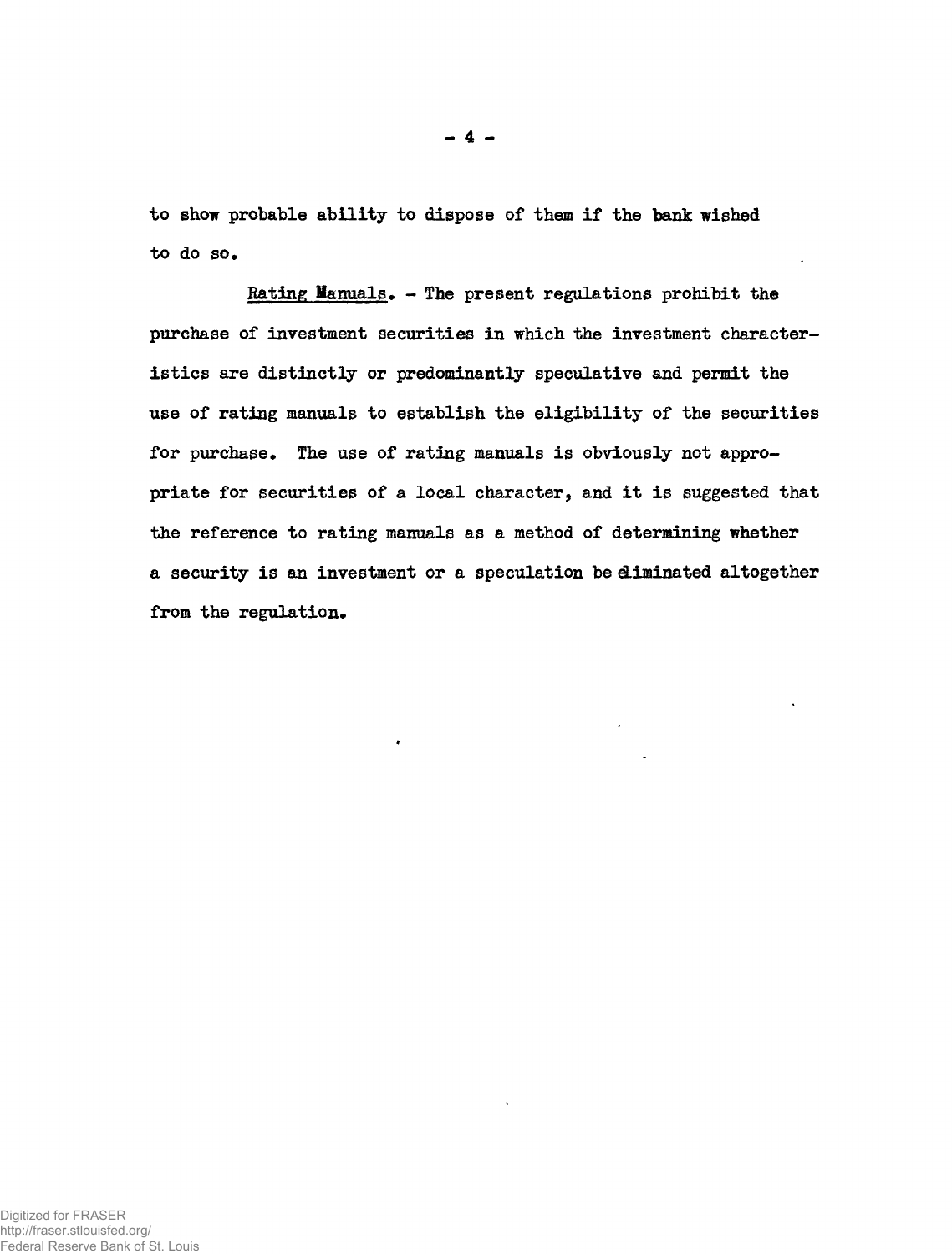### APPENDIX C

**Although Federal Reserve banks have authority under section 13b of the Federal Reserve Act to make industrial loans for working capital purposes, and although the Reconstruction Finance Corporation has authority to make loans to industry under certain conditions, these provisions do not meet the needs of the present situation and would not afford the same liberal basis for supplying funds to industry as that here under consideration.** 

**Loans by Federal Reserve Banks under Section 15b of the Federal Reserve Act. - Federal Reserve banks are authorized under this section to make loans to established industrial or commercial businesses, either directly or in cooperation with financing insti**  tutions.

**However, such loans can be made only for the purpose of providing working capital, must have a maturity of not exceeding five years, and can be made only to established businesses.** 

**Many applications have been received by the Federal Reserve banks for loans under this section which could not be granted because the proceeds of the loan, or a substantial portion thereof, were to be used for fixed or permanent capital or for paying off existing indebtedness instead of for working capital. Applications have also had to be refused because the business applying for the loan could not demonstrate that i t was "established<sup>11</sup> , even though**  the management was highly regarded and its prospects for successful **operations appeared good.**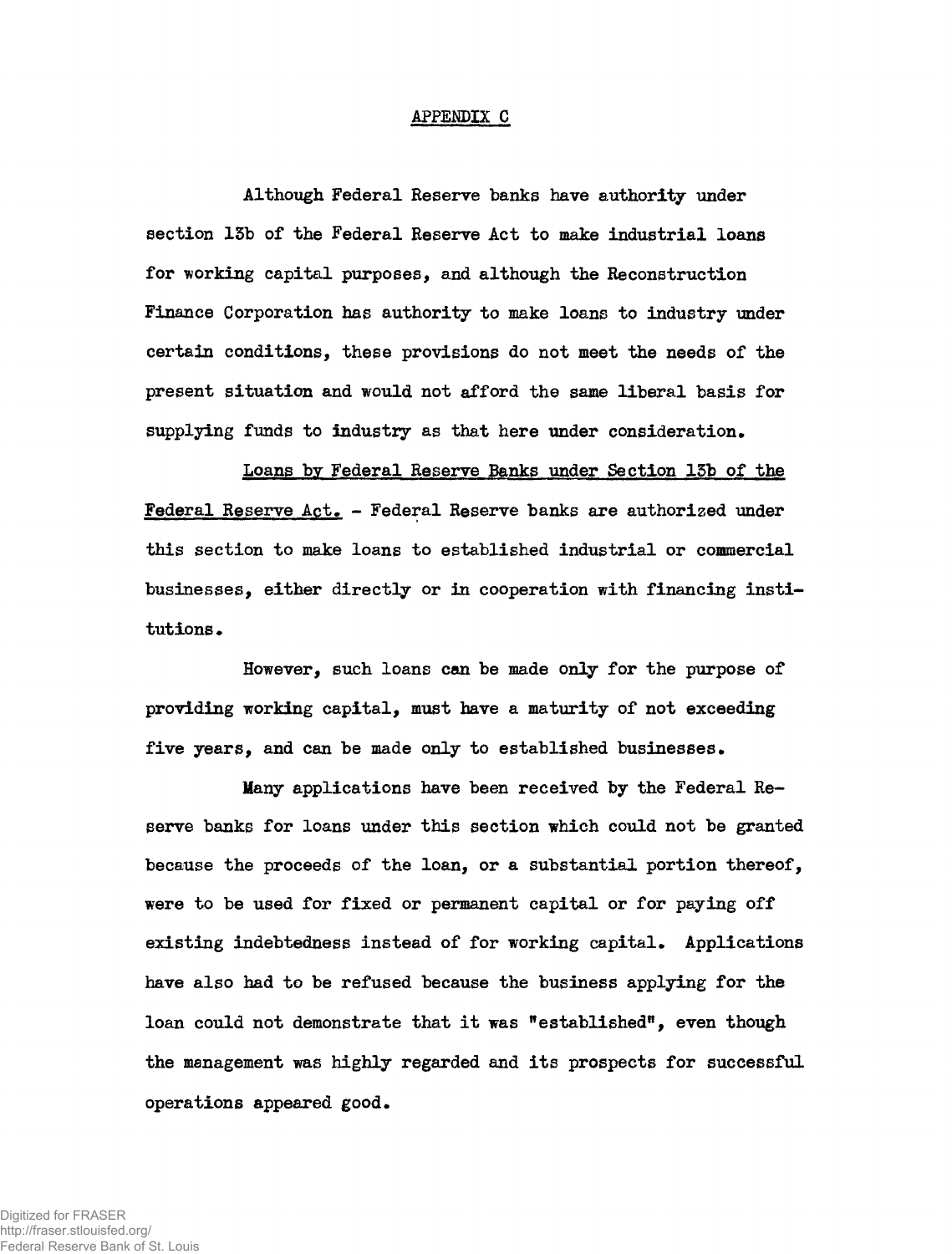**The plan now under consideration would provide for loans for fixed capital as well as working capital and for other purposes, and would not be restricted to established businesses. Such loans could be made with maturities up to ten years, on an amortized basis requiring 40 per cent of principal to be paid before maturity.** 

**(Here insert such material as may be supplied by Mr. Smead<sup>1</sup> s office.)** 

**Loans by Reconstruction Finance Corporation. - Loans may be made by the Reconstruction Finance Corporation, either directly or in cooperation with lending institutions, to any industrial or commercial business for the purpose of maintaining and increasing the employment of labor.** 

Such loans, however, can be made only until June 30, **1959, must mature not later than January 51, 1945, and must be so secured as reasonably to assure repayment.** 

**In order to afford small commerce and industry an assurance of the continued and permanent availability of capital funds, i t i s believed that the authority to make loans to business should not be of a temporary or emergency character, expiring next year, but should be placed upon a permanent basis; and for this purpose the planuunder consideration would set up a permanent corporation to supply funds to industrial and commercial businesses.**